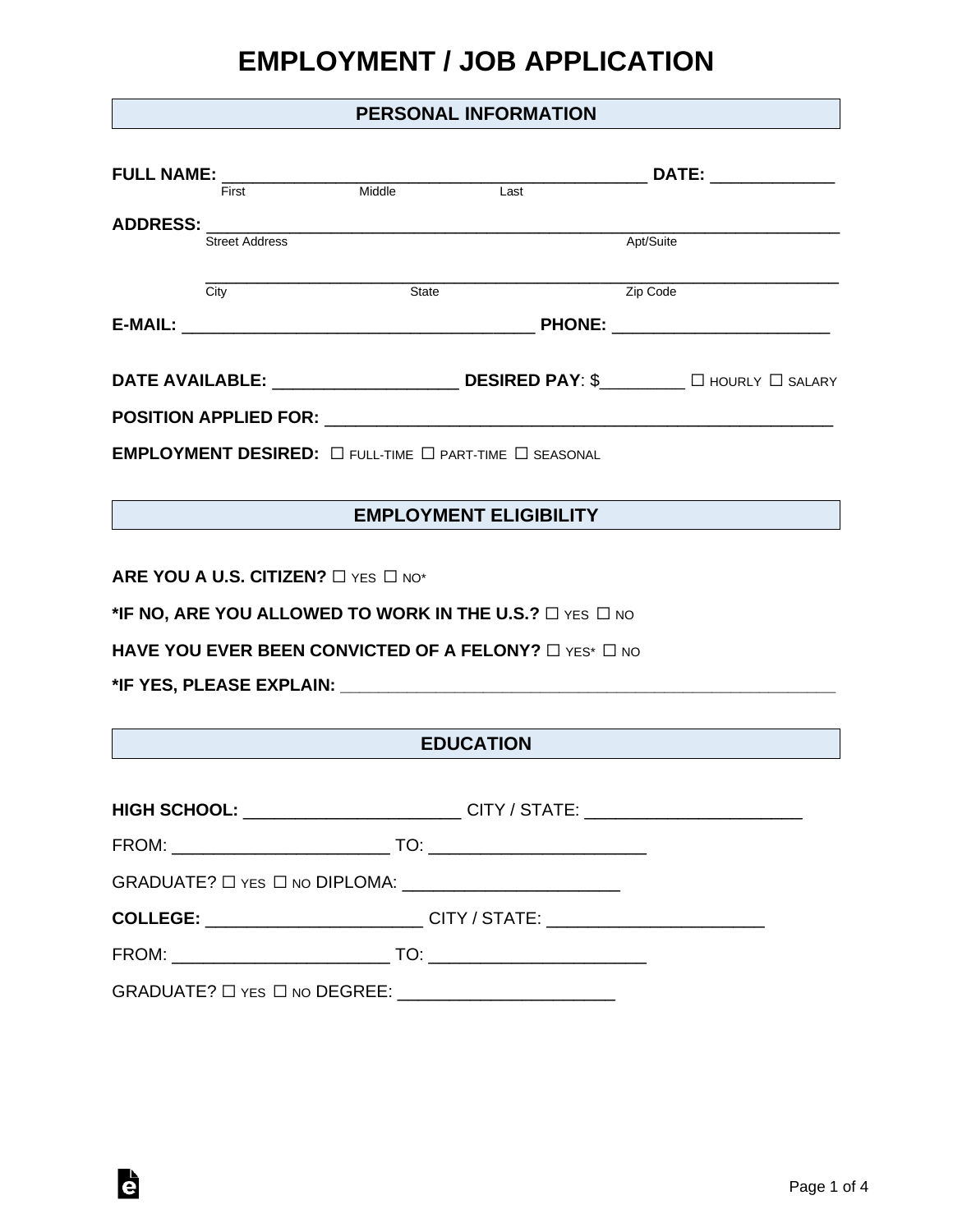### **PREVIOUS EMPLOYMENT**

| <b>EMPLOYER 1:</b><br>Company / Individual |                                                                                   |           |  |  |  |  |
|--------------------------------------------|-----------------------------------------------------------------------------------|-----------|--|--|--|--|
|                                            |                                                                                   |           |  |  |  |  |
| Street Address                             |                                                                                   | Apt/Suite |  |  |  |  |
| City                                       | $\overline{\text{State}}$                                                         | Zip Code  |  |  |  |  |
|                                            | STARTING PAY: \$_________ O HOUR O SALARY ENDING PAY: \$________ O HOUR O SALARY  |           |  |  |  |  |
|                                            | JOB TITLE: _____________________RESPONSIBILITIES: ______________________________  |           |  |  |  |  |
|                                            |                                                                                   |           |  |  |  |  |
|                                            |                                                                                   |           |  |  |  |  |
|                                            |                                                                                   |           |  |  |  |  |
|                                            | Company / Individual                                                              |           |  |  |  |  |
| <b>Street Address</b>                      |                                                                                   | Apt/Suite |  |  |  |  |
| City                                       | State                                                                             | Zip Code  |  |  |  |  |
|                                            | STARTING PAY: \$_________ O HOUR O SALARY ENDING PAY: \$________ O HOUR O SALARY  |           |  |  |  |  |
|                                            | JOB TITLE: ________________________RESPONSIBILITIES: ____________________________ |           |  |  |  |  |
|                                            |                                                                                   |           |  |  |  |  |
|                                            |                                                                                   |           |  |  |  |  |
|                                            |                                                                                   |           |  |  |  |  |
|                                            | Company / Individual                                                              |           |  |  |  |  |
| ADDRESS:<br><b>Street Address</b>          |                                                                                   | Apt/Suite |  |  |  |  |
|                                            |                                                                                   |           |  |  |  |  |
| City                                       | State                                                                             | Zip Code  |  |  |  |  |
|                                            | STARTING PAY: \$_________ [ HOUR   SALARY ENDING PAY: \$_______ [ HOUR   SALARY   |           |  |  |  |  |
|                                            | JOB TITLE: RESPONSIBILITIES: NATIONAL PROPERTY AND RESPONSIBILITIES:              |           |  |  |  |  |
| DATES WORKED                               |                                                                                   |           |  |  |  |  |
|                                            |                                                                                   |           |  |  |  |  |

è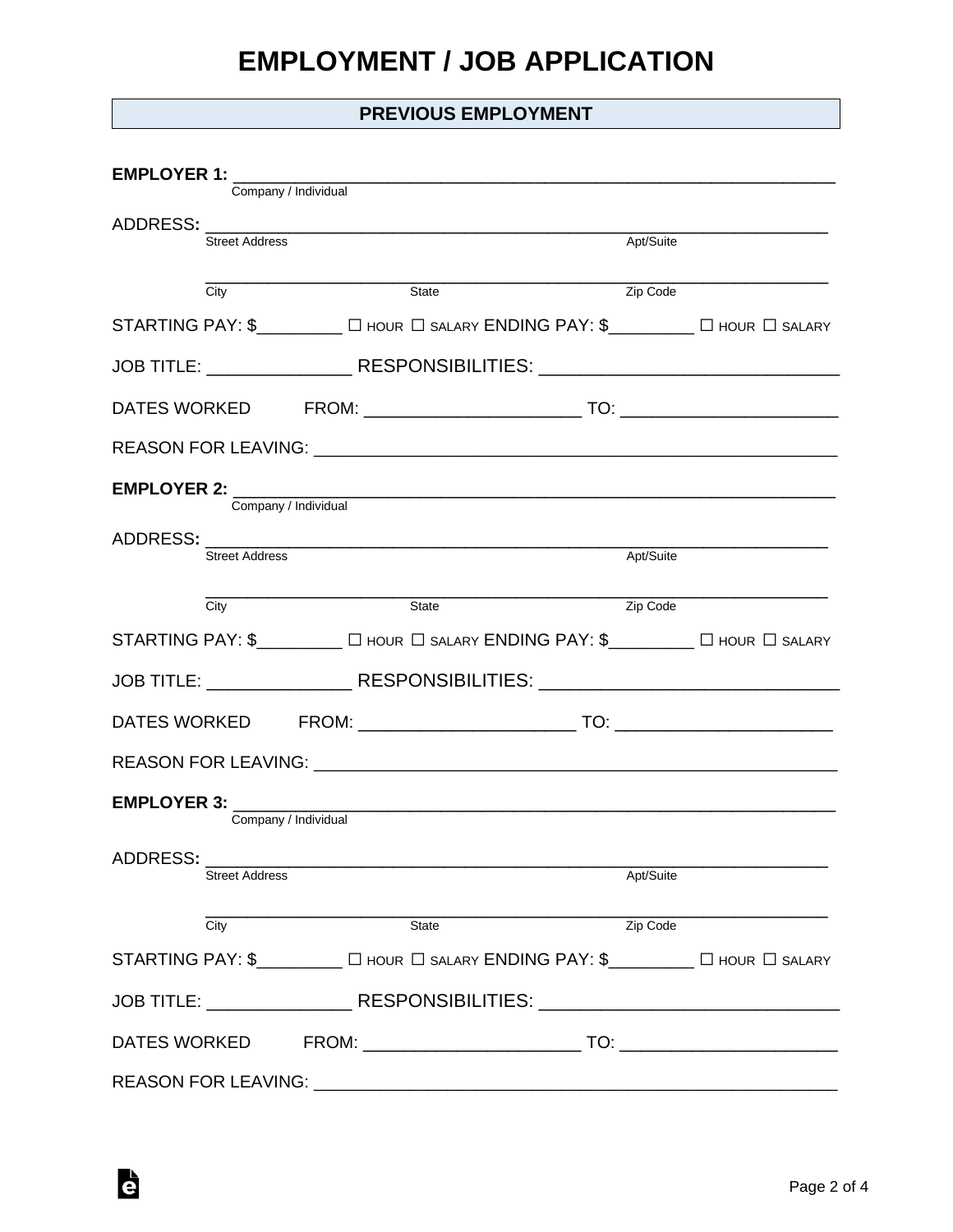**REFERENCES** (PROFESSIONAL ONLY)

| First                                       | $\overline{\mathsf{Last}}$ |  |  |  |
|---------------------------------------------|----------------------------|--|--|--|
|                                             |                            |  |  |  |
|                                             |                            |  |  |  |
|                                             |                            |  |  |  |
|                                             |                            |  |  |  |
|                                             |                            |  |  |  |
|                                             |                            |  |  |  |
|                                             |                            |  |  |  |
| TYPE OF DISCHARGE: ________________________ |                            |  |  |  |
|                                             |                            |  |  |  |

### **BACKGROUND CHECK CONSENT**

### **IF ASKED, ARE YOU WILLING TO CONSENT TO A BACKGROUND CHECK?** □ YES □ NO

Ġ